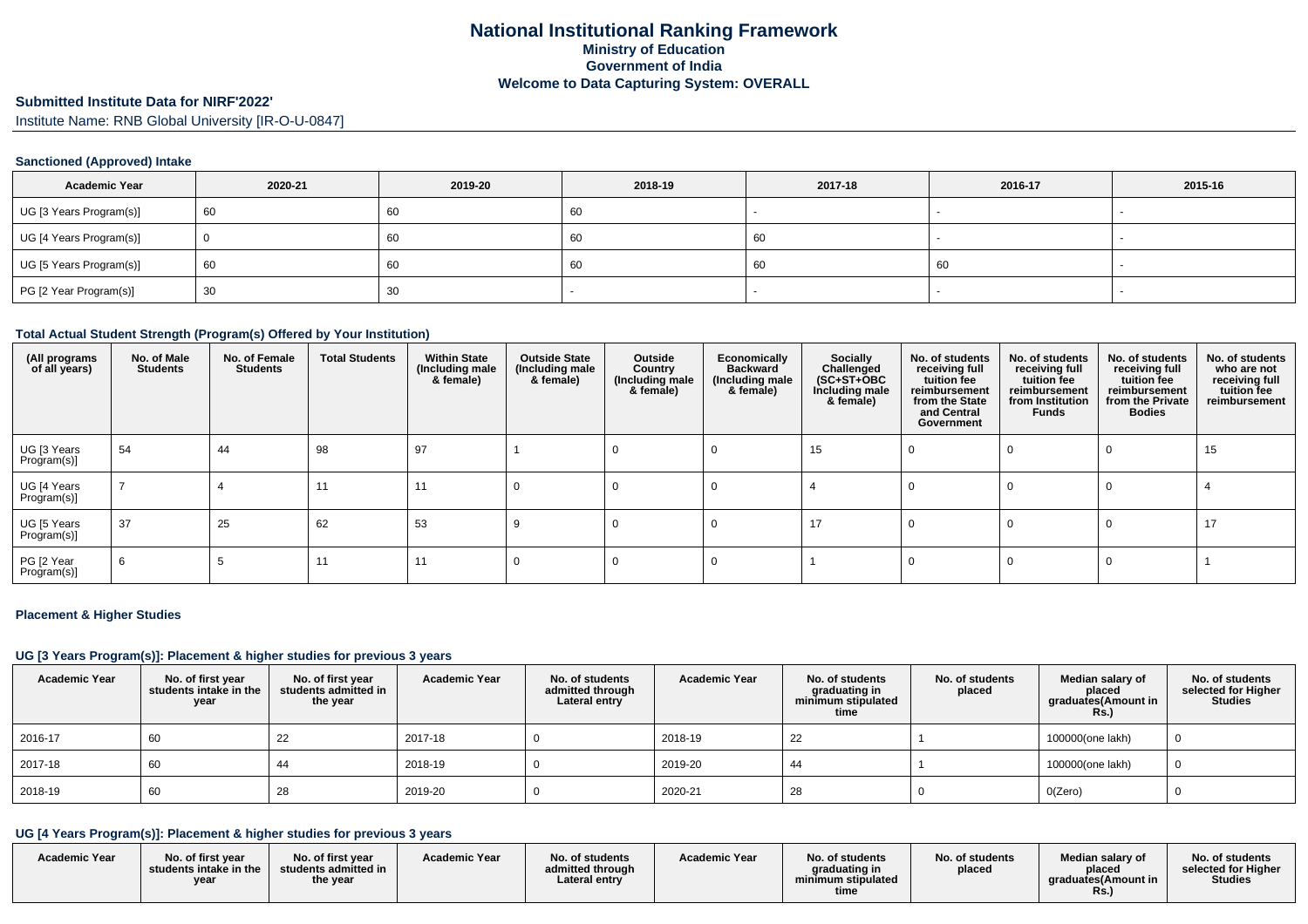| 2015-16 |  | 2016-17 | 2018-19 |  | 0(Zero) |  |
|---------|--|---------|---------|--|---------|--|
| 2016-17 |  | 2017-18 | 2019-20 |  | O(Zero) |  |
| 2017-18 |  | 2018-19 | 2020-21 |  | 0(Zero) |  |

# **UG [5 Years Program(s)]: Placement & higher studies for previous 3 years**

| <b>Academic Year</b> | No. of first year<br>students intake in the<br>year | No. of first vear<br>students admitted in<br>the year | <b>Academic Year</b> | No. of students<br>admitted through<br>Lateral entry | <b>Academic Year</b> | No. of students<br>graduating in<br>minimum stipulated<br>time | No. of students<br>placed | Median salary of<br>placed<br>graduates(Amount in<br><b>Rs.)</b> | No. of students<br>selected for Higher<br><b>Studies</b> |
|----------------------|-----------------------------------------------------|-------------------------------------------------------|----------------------|------------------------------------------------------|----------------------|----------------------------------------------------------------|---------------------------|------------------------------------------------------------------|----------------------------------------------------------|
| 2014-15              |                                                     |                                                       | 2015-16              |                                                      | 2018-19              |                                                                |                           | O(Zero)                                                          |                                                          |
| 2015-16              |                                                     |                                                       | 2016-17              |                                                      | 2019-20              |                                                                |                           | O(Zero)                                                          |                                                          |
| 2016-17              | 60                                                  |                                                       | 2017-18              |                                                      | 2020-21              |                                                                |                           | O(Zero)                                                          |                                                          |

# **PG [2 Years Program(s)]: Placement & higher studies for previous 3 years**

| <b>Academic Year</b> | No. of first year<br>students intake in the<br>year | No. of first vear<br>students admitted in<br>the year | <b>Academic Year</b> | No. of students graduating in minimum<br>stipulated time | No. of students<br>placed | Median salary of<br>placed<br>graduates(Amount in<br><b>Rs.</b> ) | No. of students<br>selected for Higher<br><b>Studies</b> |
|----------------------|-----------------------------------------------------|-------------------------------------------------------|----------------------|----------------------------------------------------------|---------------------------|-------------------------------------------------------------------|----------------------------------------------------------|
| 2017-18              | 30                                                  |                                                       | 2018-19              | 14                                                       |                           | 100000(one lakh)                                                  | $\overline{0}$                                           |
| 2018-19              | 30                                                  |                                                       | 2019-20              |                                                          |                           | 100000(one lakh)                                                  | $\overline{0}$                                           |
| 2019-20              | 30                                                  |                                                       | 2020-21              |                                                          |                           | 100000(one lakh)                                                  | $\overline{0}$                                           |

### **Ph.D Student Details**

| Ph.D (Student pursuing doctoral program till 2020-21 Students admitted in the academic year 2020-21 should not be entered here.) |                                                                                                                                  |                       |          |  |  |  |  |
|----------------------------------------------------------------------------------------------------------------------------------|----------------------------------------------------------------------------------------------------------------------------------|-----------------------|----------|--|--|--|--|
|                                                                                                                                  |                                                                                                                                  | <b>Total Students</b> |          |  |  |  |  |
| Full Time                                                                                                                        |                                                                                                                                  | 0                     |          |  |  |  |  |
| Part Time                                                                                                                        |                                                                                                                                  | 5                     |          |  |  |  |  |
| No. of Ph.D students graduated (including Integrated Ph.D)                                                                       |                                                                                                                                  |                       |          |  |  |  |  |
|                                                                                                                                  | 2020-21                                                                                                                          | 2019-20               | 2018-19  |  |  |  |  |
| Full Time                                                                                                                        |                                                                                                                                  |                       |          |  |  |  |  |
| Part Time                                                                                                                        |                                                                                                                                  | $\Omega$              |          |  |  |  |  |
|                                                                                                                                  | PG (Student pursuing MD/MS/DNB program till 2020-21 Students admitted in the academic year 2021 - 22 should not be entered here) |                       |          |  |  |  |  |
|                                                                                                                                  | Number of students pursuing PG (MD/MS/DNB) program                                                                               |                       | $\Omega$ |  |  |  |  |
| No. of students Graduating in PG (MD/MS/DNB) program                                                                             |                                                                                                                                  |                       |          |  |  |  |  |
| 2020-21                                                                                                                          | 2019-20                                                                                                                          | 2018-19               |          |  |  |  |  |
|                                                                                                                                  | C                                                                                                                                | 0                     |          |  |  |  |  |

#### **Online Education**

| 1. Does all programs/courses were completed on time.                             | Yes |
|----------------------------------------------------------------------------------|-----|
| ,我们也不能会在这里,我们的时候,我们也不能会在这里,我们也不能会不能会不能会不能会不能会不能会不能会。""我们的时候,我们也不能会不能会不能会不能会不能会不能 |     |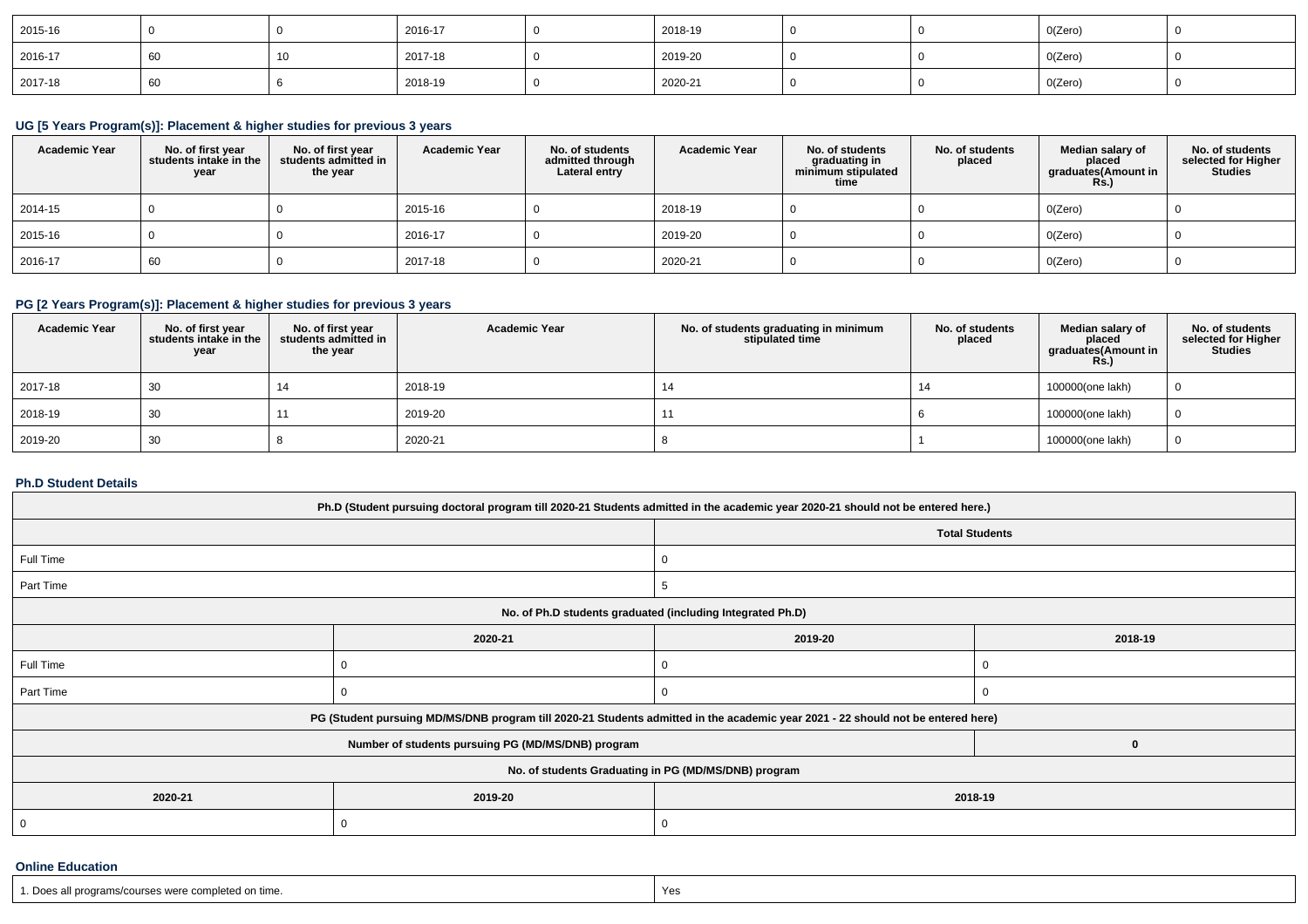| 2. Measures taken to complete the syllabus of courses and programs.                             |                                                                                       |                                                                                |                                                |  |  |
|-------------------------------------------------------------------------------------------------|---------------------------------------------------------------------------------------|--------------------------------------------------------------------------------|------------------------------------------------|--|--|
| 3. The period of delay in completion of syllabus (in months).                                   |                                                                                       |                                                                                |                                                |  |  |
| 4. The period of delay in conducting exams (in months).                                         |                                                                                       |                                                                                |                                                |  |  |
| <b>Portal Name</b>                                                                              | No. of students offered online courses which have credit<br>transferred to transcript | Total no, of online courses which have credit transferred<br>to the transcript | Total no. of credits transferred to transcript |  |  |
| Swayam                                                                                          |                                                                                       |                                                                                |                                                |  |  |
| 5. No. of courses developed and available online on Swayam platform by your institution faculty |                                                                                       |                                                                                |                                                |  |  |

### **Financial Resources: Utilised Amount for the Capital expenditure for previous 3 years**

| <b>Academic Year</b>                                                                                 | 2020-21                                           | 2019-20                            | 2018-19                            |  |  |  |  |  |
|------------------------------------------------------------------------------------------------------|---------------------------------------------------|------------------------------------|------------------------------------|--|--|--|--|--|
|                                                                                                      | <b>Utilised Amount</b>                            | <b>Utilised Amount</b>             | <b>Utilised Amount</b>             |  |  |  |  |  |
| Annual Capital Expenditure on Academic Activities and Resources (excluding expenditure on buildings) |                                                   |                                    |                                    |  |  |  |  |  |
| Library                                                                                              | 14841 (Fourteen thousand eight hundred forty one) | 200000 (Two Lakhs)                 | 200000 (Two Lakhs)                 |  |  |  |  |  |
| New Equipment for Laboratories                                                                       | 0 (Zero)                                          | 5500000 (Fifty Five Lakhs)         | 5500000 (Fifty Five Lakhs)         |  |  |  |  |  |
| <b>Engineering Workshops</b>                                                                         | 0 (Zero)                                          | 0 (Zero)                           | 0 (Zero)                           |  |  |  |  |  |
| Other expenditure on creation of Capital Assets (excluding<br>expenditure on Land and Building)      | 23411 (Twenty three thousand four hundred eleven) | 450000 (Four Lakhs Fifty Thousand) | 450000 (Four Lakhs Fifty Thousand) |  |  |  |  |  |

# **Financial Resources: Utilised Amount for the Operational expenditure for previous 3 years**

| <b>Academic Year</b>                                                                                                                                                                           | 2020-21                                      | 2019-20                     | 2018-19                               |  |  |  |  |  |
|------------------------------------------------------------------------------------------------------------------------------------------------------------------------------------------------|----------------------------------------------|-----------------------------|---------------------------------------|--|--|--|--|--|
|                                                                                                                                                                                                | <b>Utilised Amount</b>                       | <b>Utilised Amount</b>      | <b>Utilised Amount</b>                |  |  |  |  |  |
| <b>Annual Operational Expenditure</b>                                                                                                                                                          |                                              |                             |                                       |  |  |  |  |  |
| Salaries (Teaching and Non Teaching staff)                                                                                                                                                     | 17900000 (One Crore Seventy Nine Lakhs Only) | 30000000 (Three Crore)      | 28500000 (Two Crore Eighty five lakh) |  |  |  |  |  |
| Maintenance of Academic Infrastructure or consumables and<br>other running expenditures(excluding maintenance of hostels<br>and allied services, rent of the building, depreciation cost, etc) | 386000 (Three Lakh Eighty Six Thousand Only) | 2500000 (Twenty Five Lakhs) | 2700000 (Twenty Seven Lakhs)          |  |  |  |  |  |
| Seminars/Conferences/Workshops                                                                                                                                                                 | 15000 (Fifteen Thousands)                    | 200000 (Two Lakhs)          | 200000 (Two Lakhs)                    |  |  |  |  |  |

**IPR**

| Calendar year            | 2020 | 2019 | 2018 |  |
|--------------------------|------|------|------|--|
| No. of Patents Published |      |      |      |  |
| No. of Patents Granted   |      |      |      |  |

# **Sponsored Research Details**

| <b>Financial Year</b>                    | 2020-21 | 2019-20 | 2018-19 |
|------------------------------------------|---------|---------|---------|
| Total no. of Sponsored Projects          |         |         |         |
| Total no. of Funding Agencies            |         |         |         |
| Total Amount Received (Amount in Rupees) |         |         |         |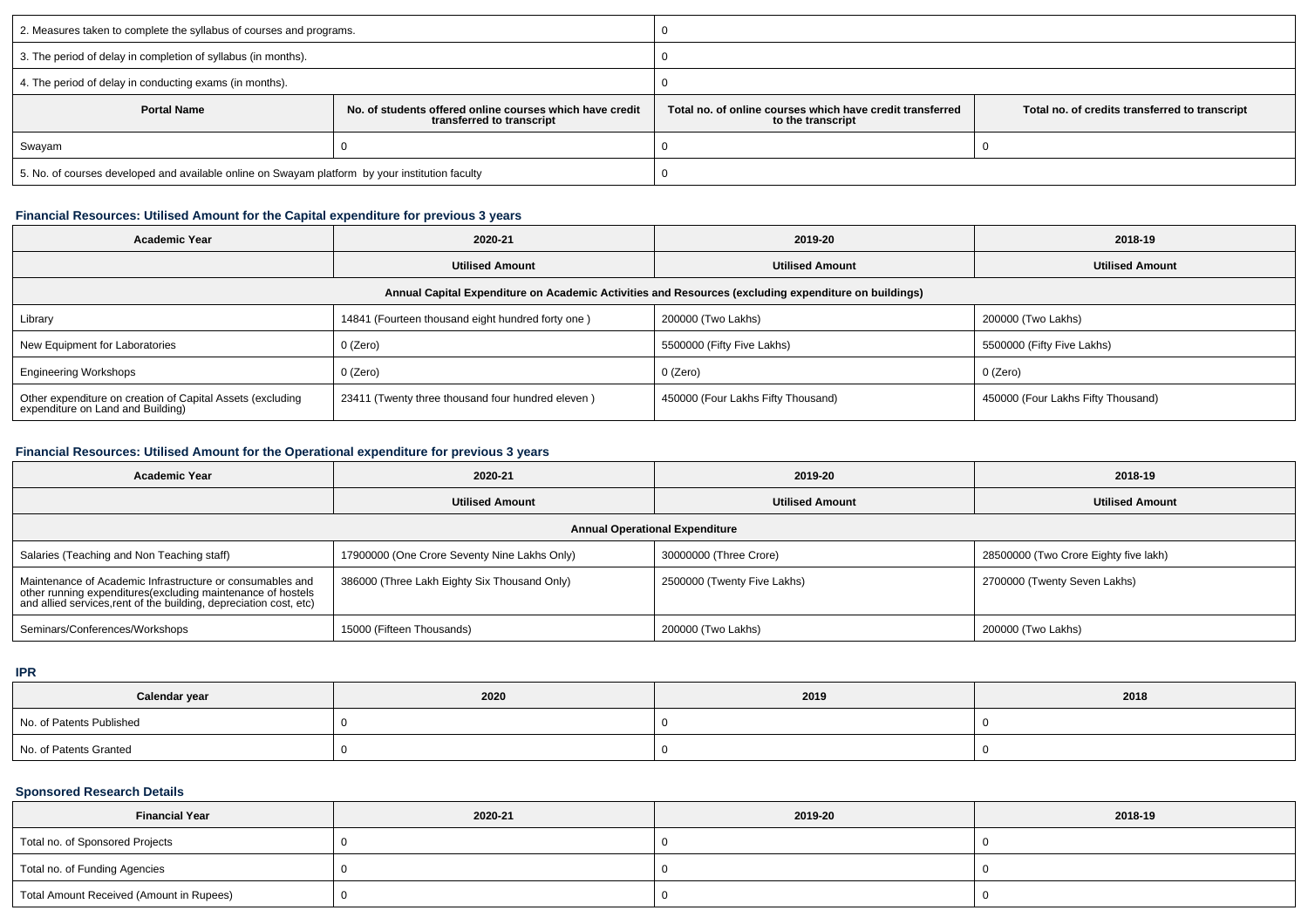| ceived in Words<br>Amo<br>ъ. | Zero | Zero | Zero |
|------------------------------|------|------|------|
|                              |      |      |      |

# **Consultancy Project Details**

| <b>Financial Year</b>                    | 2020-21 | 2019-20 | 2018-19 |
|------------------------------------------|---------|---------|---------|
| Total no. of Consultancy Projects        |         |         |         |
| Total no. of Client Organizations        |         |         |         |
| Total Amount Received (Amount in Rupees) |         |         |         |
| Amount Received in Words                 | Zero    | Zero    | Zero    |

# **Executive Development Program/Management Development Programs**

| <b>Financial Year</b>                                                             | 2020-21  | 2019-20 | 2018-19 |
|-----------------------------------------------------------------------------------|----------|---------|---------|
| Total no. of Executive Development Programs/ Management<br>Development Programs   | $\Omega$ |         |         |
| Total no. of Participants                                                         |          |         |         |
| Total Annual Earnings (Amount in Rupees)(Excluding Lodging<br>& Boarding Charges) | - 0      |         |         |
| Total Annual Earnings in Words                                                    | Zero     | Zero    | Zero    |

# **PCS Facilities: Facilities of physically challenged students**

| 1. Do your institution buildings have Lifts/Ramps?                                                                                                         | Yes, more than 80% of the buildings |
|------------------------------------------------------------------------------------------------------------------------------------------------------------|-------------------------------------|
| 2. Do your institution have provision for walking aids, including wheelchairs and transportation from one building to another for<br>handicapped students? | Yes                                 |
| 3. Do your institution buildings have specially designed toilets for handicapped students?                                                                 | Yes, more than 80% of the buildings |

#### **Accreditation**

#### **NBA Accreditation**

| 1. Does vour institute have a valid NBA Accreditation? | NO |
|--------------------------------------------------------|----|
|                                                        |    |

#### **NAAC Accreditation**

| 1. Does vour institute have a valid NAAC Accreditation? | N<br>טיי |
|---------------------------------------------------------|----------|
|---------------------------------------------------------|----------|

# **Faculty Details**

| <b>Srno</b> | Name                   | Age | Designation                | Gender | Qualification | <b>Experience (In</b><br>Months) | <b>Currently working</b><br>with institution? | <b>Joining Date</b> | <b>Leaving Date</b> | <b>Association type</b> |
|-------------|------------------------|-----|----------------------------|--------|---------------|----------------------------------|-----------------------------------------------|---------------------|---------------------|-------------------------|
|             | Akhand Pratap<br>Singh | 35  | <b>Assistant Professor</b> | Male   | <b>MCA</b>    | 124                              | Yes                                           | 18-08-2015          | $- -$               | Regular                 |
|             | Dr Dipali Gupta        | 49  | Associate Professor        | Female | Ph.D          | 216                              | Yes                                           | 26-11-2018          | $\sim$              | Regular                 |
|             | Dr Ram Pandey          | 33  | <b>Assistant Professor</b> | Male   | Ph.D          | 130                              | Yes                                           | 01-08-2019          | $- -$               | Adhoc / Contractual     |